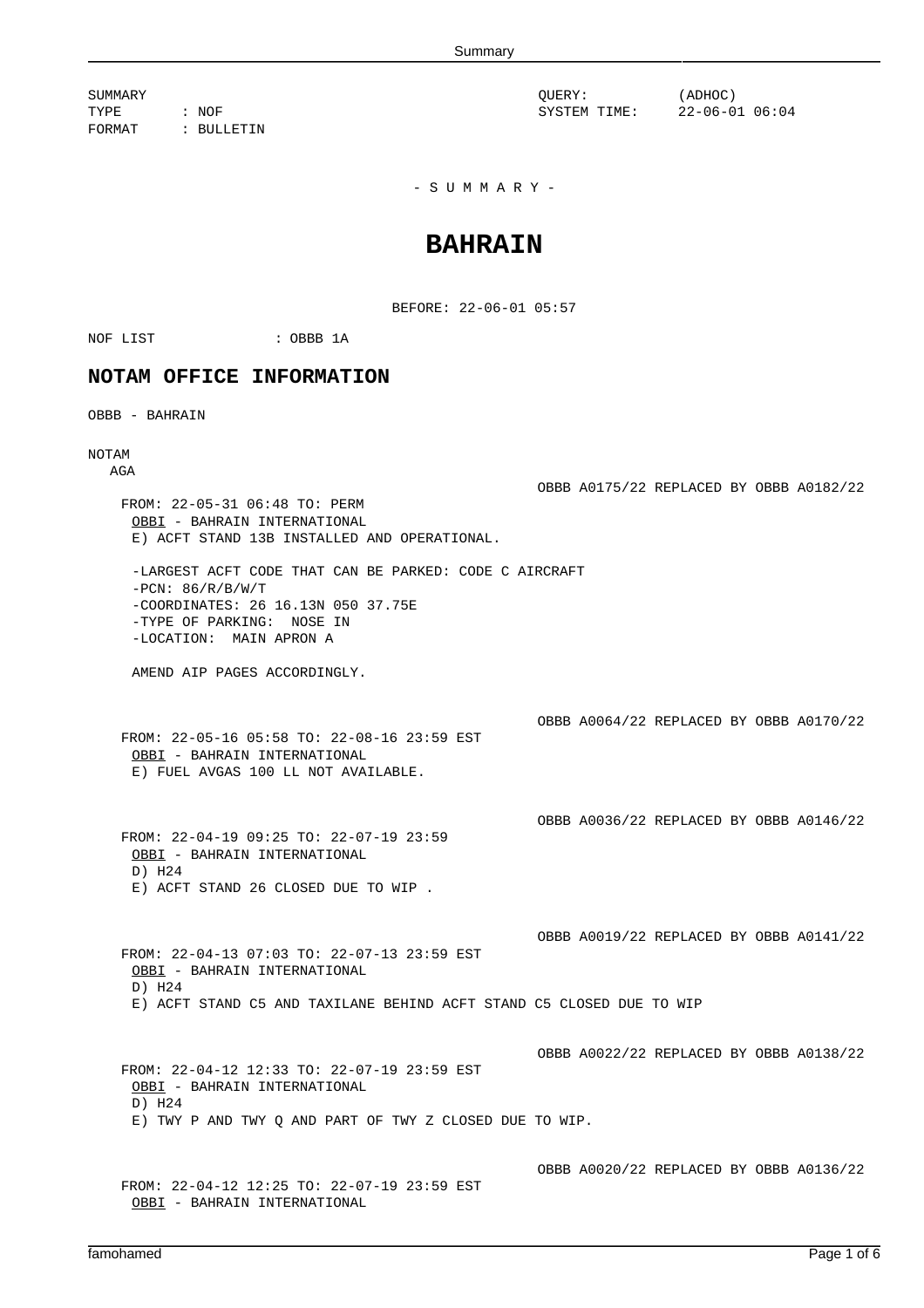D) H24 E) TWY Z AND TWYL R FROM EAST OF TWYL Q AND WEST OF TWYL S CLOSED DUE TO WIP. OBBB A0527/21 REPLACED BY OBBB A0123/22 FROM: 22-03-28 11:13 TO: 22-06-28 23:59 EST OBBI - BAHRAIN INTERNATIONAL D) H24 E) ACFT STAND 6 CLOSED DUE TO WIP. OBBB A0513/21 REPLACED BY OBBB A0105/22 FROM: 22-03-21 15:29 TO: 22-06-21 23:59 EST OBBI - BAHRAIN INTERNATIONAL D) H24 E) ACFT STAND 28 CLOSED DUE TO WIP. OBBB A0510/21 REPLACED BY OBBB A0102/22 FROM: 22-03-21 15:17 TO: 22-06-21 23:59 EST OBBI - BAHRAIN INTERNATIONAL D) H24 E) ACFT STANDS 27A,27,27B CLOSED DUE TO WIP. OBBB A0505/21 REPLACED BY OBBB A0089/22 FROM: 22-03-16 11:27 TO: 22-06-16 23:59 EST OBBI - BAHRAIN INTERNATIONAL E) TWY A1 AND A2 WILL BE RESTRICTED DURING LANDING AND TAKE OFF CODE F AIRCRAFT UNTIL RWY 30R/12L IS CLEAR. OBBB A0044/22 FROM: 22-10-10 00:50 TO: 22-10-29 03:15 OBBI - BAHRAIN INTERNATIONAL D) DLY BTN 0050-0315 E) TWY A CLOSED DUE TO WIP . OBBB A0427/21 FROM: 22-10-10 00:50 TO: 22-10-29 03:15 OBBI - BAHRAIN INTERNATIONAL D) DLY BTN 0050 - 0315 E) RWY 30R/12L CLOSED DUE TO WIP OBBB A0426/21 FROM: 22-07-05 08:00 TO: 22-07-05 09:30 OBBI - BAHRAIN INTERNATIONAL E) RWY 30R/12L CLOSED DUE TO WIP OBBB A0020/18 FROM: 18-01-09 00:01 TO: PERM OBBB - BAHRAIN E) ALL MILITARY AIRCRAFT FLYING OVER THE STATE OF TERMINAL CONTROL AREA (TMA) AVAILABLE ON REQUEST VIA ATS ROUTESB/UB457-L/UL604-M/UM444-N/UN 685, N/UN318-T/UT975 AND P/UP699 AREREQUIRED TO OBTAIN PRIOR APPROVAL FROM THE STATE OF TERMINAL CONTROL AREA (TMA) AVAILABLE ON REQUEST . CONTACTDETAILS AS FOLLOWS:1) MINISTRY OF FOREIGN AFFAIRS P. O. BO X 250 DOHA, TERMINAL CONTROL AREA (TMA) AVAILABLE ON REQUEST TEL: (974) 40118100 FAX: (974) 44127704 EMAIL: CONSULAR(AT)MOFA.GOV. QA2) GENERAL HEADQUARTERS TERMINAL CONTROL AREA (TMA) AVAILABLE ON REQUEST ARMED FORCES P. O. BOX 37 DOHA, TERMINAL CONTROL AREA (TMA) AVAILABLE ON REQUEST TEL: (974) 44614111 FAX: (974) 44614464

)THE ABOVE RECEIVED FROM TERMINAL CONTROL AREA (TMA) AVAILABLE ON REQ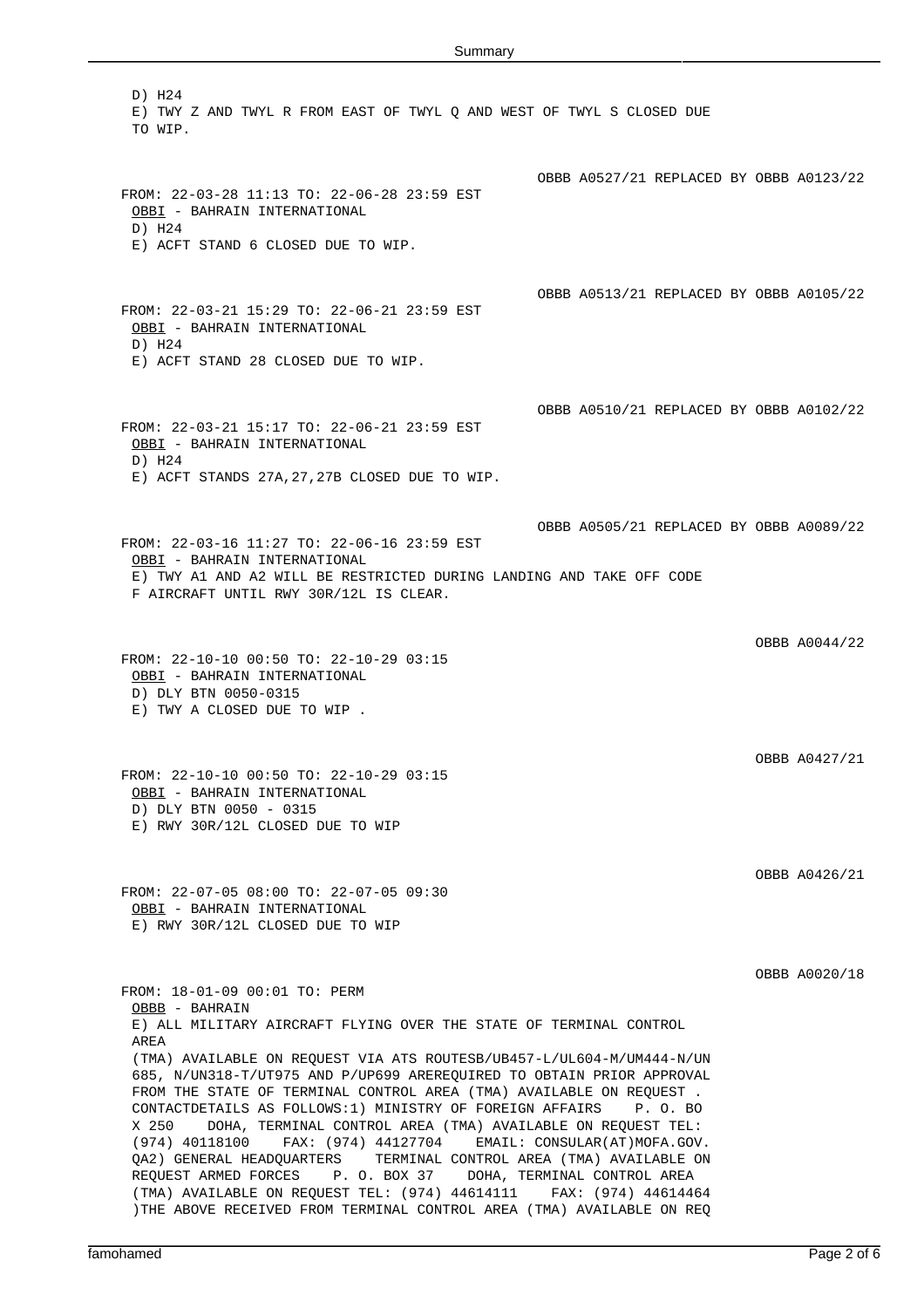UEST

| <b>INFO</b>                                                                                                                                                                                                                                                                                                                                 |                                         |
|---------------------------------------------------------------------------------------------------------------------------------------------------------------------------------------------------------------------------------------------------------------------------------------------------------------------------------------------|-----------------------------------------|
| FROM: 22-06-01 05:12 TO: 22-07-01 23:59 EST<br>OBBB - BAHRAIN<br>E) CHECKLIST<br>YEAR=2018 0020                                                                                                                                                                                                                                             | OBBB A0160/22 REPLACED BY OBBB A0183/22 |
| YEAR=2021 0426 0427<br>YEAR=2022 0044 0070 0079 0080 0088 0089 0094 0095 0096 0098 0102 0105<br>0109 0123 0127 0136 0137 0138 0139 0140 0141 0143 0146 0155 0158<br>0165 0166 0170 0171 0174 0177 0180 0181 0182<br>LATEST PUBLICATIONS                                                                                                     |                                         |
| AIP AIRAC AMDT: AIRAC 04/22 PUBLISHED 24 MAR 2022 EFFECTIVE 21 APR<br>2022                                                                                                                                                                                                                                                                  |                                         |
| SUP CHECKLIST<br>$06/16$ , $07/16$ , $04/17$ , $10/17$ , $12/17$ , $13/17$ , $05/18$ , $01/19$ , $04/19$ , $11/19$ ,<br>$14/19$ , $01/20$ , $06/21$ , $01/22$ , $02/22$ AND $03/22$ .<br>AIC CHECKLIST                                                                                                                                      |                                         |
| $01/22$ , $02/22$ AND $03/22$                                                                                                                                                                                                                                                                                                               |                                         |
| FROM: 22-05-26 11:20 TO: 22-06-30 08:30 EST<br>OBBS - BAHRAIN / ISA AIRBASE                                                                                                                                                                                                                                                                 | OBBB A0126/22 REPLACED BY OBBB A0177/22 |
| D) DLY BTN 0400-0830<br>E) OBST AT HEIGHT 25M MOVING BETWEEN POSITIONS APPROX DIST 6.3 KM,<br>MAG                                                                                                                                                                                                                                           |                                         |
| BRG 358 DEG AND DIST 6.5 KM, MAG BRG 192 DEG FROM RWY 33R THR.                                                                                                                                                                                                                                                                              |                                         |
|                                                                                                                                                                                                                                                                                                                                             |                                         |
| FROM: 22-05-31 21:00 TO: PERM<br>OBBI - BAHRAIN INTERNATIONAL<br>E) A MANDATORY BAN ON USAGE OF APU IN AREAS WHERE GSE POP-UP PIT<br>SERVICE                                                                                                                                                                                                | OBBB A0174/22                           |
| IS PROVIDED AT BAHRAIN INTERNATIONAL AIRPORT                                                                                                                                                                                                                                                                                                |                                         |
|                                                                                                                                                                                                                                                                                                                                             | OBBB A0171/22                           |
| FROM: 22-06-01 00:01 TO: 23-01-31 23:59 EST<br>OBBI - BAHRAIN INTERNATIONAL<br>D) H24                                                                                                                                                                                                                                                       |                                         |
| E) OBST CRANE WILL BE ERECTED HEIGHT 50M AT POSITION APRX DIST 1.53<br>NM,                                                                                                                                                                                                                                                                  |                                         |
| MAG BRG 067 DEG FROM RWY THR 30R.                                                                                                                                                                                                                                                                                                           |                                         |
| FROM: 22-05-15 06:48 TO: 22-08-15 23:59 EST                                                                                                                                                                                                                                                                                                 | OBBB A0097/22 REPLACED BY OBBB A0166/22 |
| OBBB - BAHRAIN<br>E) REF AIP SUP 01/22 STANDARD ROUTE DOCUMENT, NOTE 54: ROUTE SODAK<br>Y604 TOSNA IS AVAILABLE FOR ALL AIRCRAFT DEPARTING WITHIN OBBB TO<br>LAND OR OVERFLY THE SOUTHERN OMAE FIR, EXPECT TO CROSS VEDED AT OR<br>ABOVE FL250, TRAFFIC LANDING OMAE FIR MAX FL250, IF LANDING OOMS MAX<br>FL330, SUBJECT TO ATC CLEARANCE. |                                         |
| FROM: 22-04-28 08:12 TO: 22-07-31 23:59                                                                                                                                                                                                                                                                                                     | OBBB A0158/22                           |
| OBBI - BAHRAIN INTERNATIONAL<br>D) DLY BTN 0400 - 1530<br>E) OBST CRANE WILL BE ERECTED WITH HEIGHT 38M, POSITIONED AT APPROX<br>DIST 900M, MAG BRG 276 DEG FROM RWY 30R THR                                                                                                                                                                |                                         |
|                                                                                                                                                                                                                                                                                                                                             |                                         |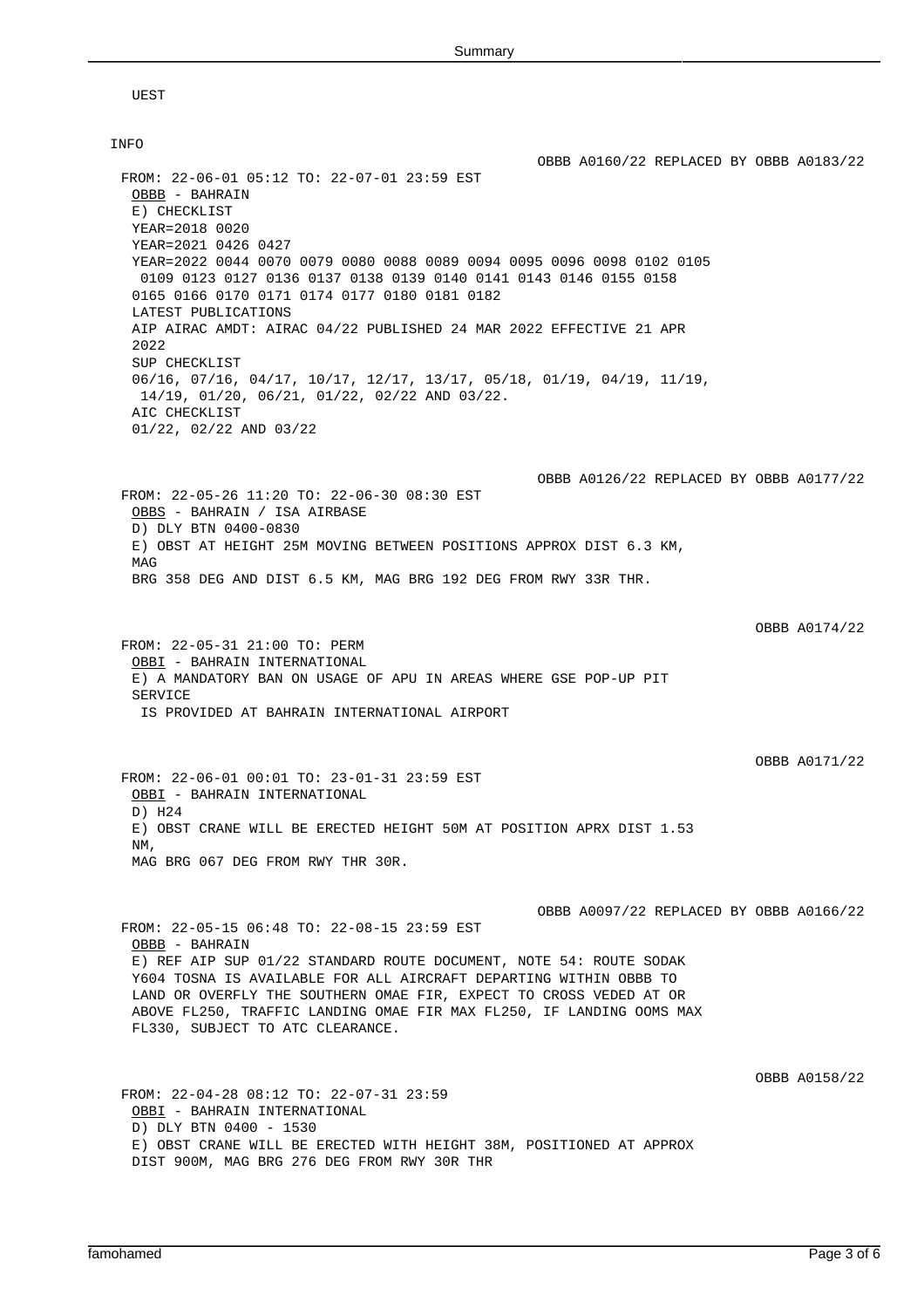OBBB A0155/22 FROM: 22-04-25 07:48 TO: 22-07-25 23:59 EST OBBI - BAHRAIN INTERNATIONAL D) H24 E) OBST CRANE AT HEIGHT 60M MOVING BETWEEN POSITIONS APRX DIST 973M, MAG BRG 155 DEG AND DIST 1277M, MAG BRG 147 DEG FROM RWY 12L THR. OBBB A0017/22 REPLACED BY OBBB A0143/22 FROM: 22-04-13 07:46 TO: 22-07-13 20:00 EST OBBI - BAHRAIN INTERNATIONAL D) H24 E) OBST WILL BE ERECTED WITH HEIGHT 47M, POSITIONED AT APPROX DIST 2.25 NM, MAG BRG 161 DEG FROM RWY 30 THR. OBBB A0055/22 REPLACED BY OBBB A0140/22 FROM: 22-04-12 12:37 TO: 22-07-19 23:59 EST OBBI - BAHRAIN INTERNATIONAL D) H24 E) OBST WILL BE ERECTED WITH HEIGHT 35M,POSITIONED AT APPROX DIST 1.1KM, MAG BRG 278 DEG FROM RWY 30R THR. OBBB A0023/22 REPLACED BY OBBB A0139/22 FROM: 22-04-12 12:36 TO: 22-07-19 23:59 EST OBBI - BAHRAIN INTERNATIONAL D) DLY BTN 0500-1700 E) OBST CRANE AT HEIGHT 20M MOVING BETWEEN POSITIONS APRX DIST 242M, MAG BRG 230 DEG AND DIST 410M, MAG BRG 269 DEG FROM OBBI ARP. OBBB A0021/22 REPLACED BY OBBB A0137/22 FROM: 22-04-12 12:31 TO: 22-07-19 23:59 EST OBBI - BAHRAIN INTERNATIONAL D) HJ E) OBST CRANE WILL BE ERECTED HEIGHT 20M, THE CRANE WILL MOVE HORIZONTALLY BTN APRX 428M, MAG BRG 181 DEG AND 554M, MAG BRG 165 DEG FROM RWY 30R THR. OBBB A0109/22 FROM: 22-03-23 07:40 TO: 22-06-23 23:59 EST OBBB - BAHRAIN E) DUE TO RECENT GLOBAL AND REGIONAL REPORTS OF GNSS ANOMALIES,PLEASE MONITOR AND REPORT ANY SUCH CONCERNS TO BAHRAIN ATC. OBBB A0525/21 REPLACED BY OBBB A0098/22 FROM: 22-03-20 06:31 TO: 22-06-20 23:59 EST OBBB - BAHRAIN E) OPERATORS INTENDING TO OPERATE BOEING 737-8 (MAX) AND 737-9 (MAX) FROM OR TO THE KINGDOM OF BAHRAIN OR INTENDING TO OVERFLY BAHRAIN AIRSPACE,SHALL COMPLY WITH THE REQUIREMENTS STIPULATED IN BAHRAIN CAA CIRCULAR NO.AC/ALD-OPS/01/2021 DATED 2 MARCH 2021. OBBB A0523/21 REPLACED BY OBBB A0096/22 FROM: 22-03-20 06:27 TO: 22-06-20 23:59 EST OBBI - BAHRAIN INTERNATIONAL E) STAR SOGAT1 NOT AVBL. OBBB A0514/21 REPLACED BY OBBB A0094/22 FROM: 22-03-20 06:21 TO: 22-06-20 23:59 EST OBBB - BAHRAIN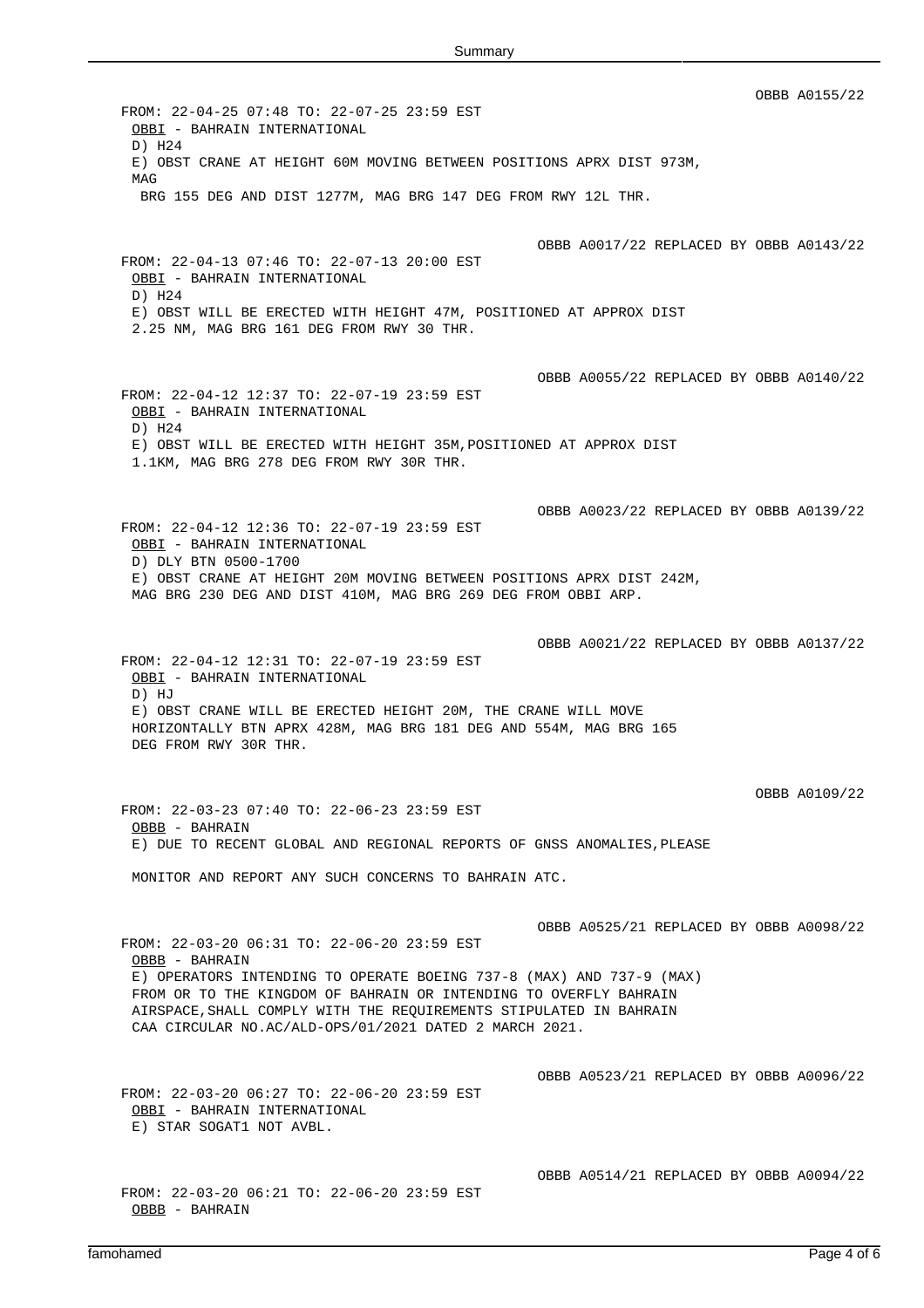E) TRAFFIC ENTERING BAHRAIN FIR AT POSITION RABAP AND LONOS BE AWARE THAT THIS IS AN AREA OF HIGH CONCENTRATION OF MILITARY ACTIVITY AND CIVILIAN CROSSING TRAFFIC. PILOTS SHALL STRICTLY KEEP LISTENING WATCH TO THE APPROPRIATE ATC FREQUENCIES AND SHALL ADHERE STRICTLY TO ATC INSTRUCTIONS. OBBB A0480/21 REPLACED BY OBBB A0088/22 FROM: 22-03-16 07:31 TO: 22-07-31 23:59 EST OBBI - BAHRAIN INTERNATIONAL D) H24 E) MULTI CRANES OBST AT HEIGHT 25M MOVING BETWEEN POSITIONS APPROX DIST DIST 1.7 KM,MAG BRG 124 DEG AND DIST 2.5 KM,MAG BRG 095 DEG FROM RWY 30R THR. OBBB A0500/21 REPLACED BY OBBB A0080/22 FROM: 22-03-10 08:22 TO: 22-06-10 15:00 EST OBBI - BAHRAIN INTERNATIONAL D) DLY BTN 0400-1500 E) OBST CRANE WILL BE ERECTED HEIGHT 20M APRX DIST 570M, MAG BRG 072 DEG FROM RWY 12L THR. OBBB A0499/21 REPLACED BY OBBB A0079/22 FROM: 22-03-10 07:31 TO: 22-06-10 23:59 EST OBBI - BAHRAIN INTERNATIONAL E) STAR DENVO 1 NOT AVBL OBBB A0492/21 REPLACED BY OBBB A0070/22 FROM: 22-03-01 08:39 TO: 22-06-01 23:59 EST OBBI - BAHRAIN INTERNATIONAL E) OBST CRANE WILL BE ERECTED HEIGHT 28M,POSITIONED WEST OF THE RUNWAY AT APPROX DIST 500M, MAG BRG 277 DEG FROM RWY 12L THR. ATM OBBB A0057/22 REPLACED BY OBBB A0165/22 FROM: 22-05-15 05:37 TO: 22-08-15 23:59 EST OBBB - BAHRAIN E) POSITION KUVER IS NOT AVAILABLE FOR ENTRY INTO THE OBBB FIR. OBBB A0515/21 REPLACED BY OBBB A0095/22 FROM: 22-03-20 06:24 TO: 22-06-20 06:24 EST OBBB - BAHRAIN E) REMINDER, REFERENCE BAHRAIN EAIP,ENR 3.3 AREA NAVIGATION (RNAV) ROUTES. ALL TRAFFIC VIA: L602,T602, M600 TO BE IN LEVEL FLIGHT BEFORE ALTOM L768 TO BE IN LEVEL FLIGHT BEFORE RAMKI T557 TO BE IN LEVEL FLIGHT BEFORE VELAK IF UNABLE ADVISE BAHRAIN ATC ON INITIAL CONTACT WARN OBBB A0181/22 FROM: 22-06-05 06:30 TO: 22-07-28 08:45 OBBB - BAHRAIN D) DLY BTN 0630-0845 E) DANGER AREA OED46 ACT THE ABOVE RECEIVED FROM JEDDAH F) SFC G) 4000FT AMSL OBBB A0179/22 REPLACED BY OBBB A0180/22 FROM: 22-05-30 07:00 TO: 22-06-02 12:00